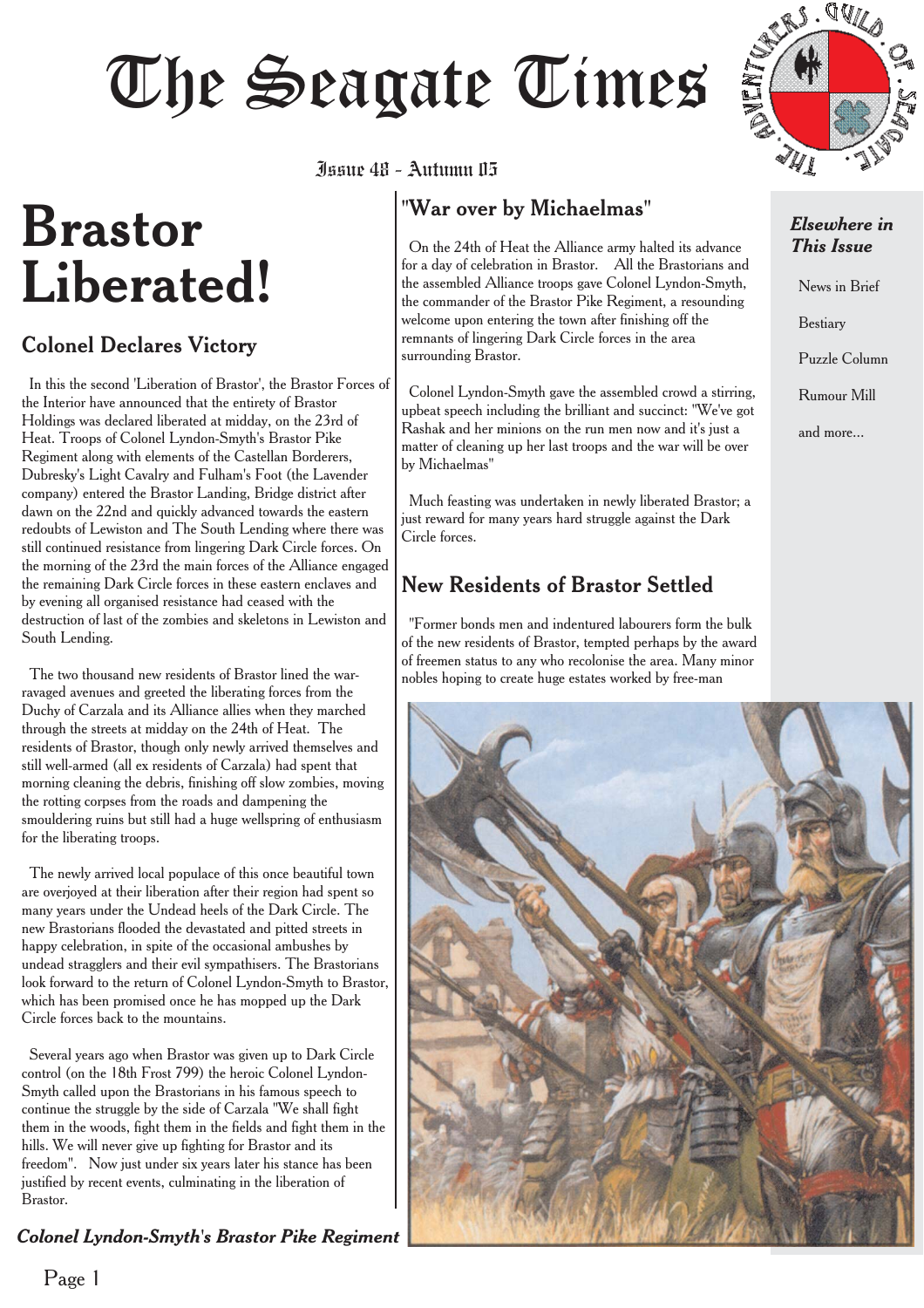#### *An invocation...*

*"May Forneus devour their souls in the drowning deep"*

*TDP: "Hellfire all but one of them"*

*Amber: "I don't think I can be that restrained"*

*Haagan: "You can if you want. I've 100 feet of silk rope"*

tenants were outraged however when Duke Leto hinted that land will be awarded to farmers in fee-simple if they can hold it for a decade and a day". The 2000 people came from the relatively untouched northern Carzala region and were despatched with the blessing of the Duke of Carzala.

Initially it was difficult to encourage the Carzalan citizens to become new settlers in the Brastor region but once the security concerns were deal with by the provision of a standing 'Brastor Heavy Infantry Regiment' to be stationed in the centre of the holdings for the duration of the conflict then the Carzalan citizens signed up readily. One former Carzalan citizen Jonas Haddock, was heard to say "settlers have been there before, not much to stop them Undead hordes coming back through those lands again" but after the reassurances Jonas declared "It will be a grand reassurance to have such a strong Regiment stationed in Brastor permanently rather than back in Carzala, those lads will keep us all safe from the Undead hordes if they show their rotting faces again that is!"

The residents accompanied the advancing Alliance troops up to the point they camped on the western side of Champion River on the 22nd of Heat 805. The main body of Rashak's troops was reported to be some 40 miles southeast of the river at this time. Some troops chose to accompany the new residents across the river to the remains of Castle Brastor and Brastor Landing to despatch any remnants of Rashak's Undead while the immigrants resettled the area.

#### Brastor Holdings call for Tradesmen and Yet More Settlers

Brastor has sent out a call for tradesmen from all across the Western Kingdom and is offering four times the normal



daily wage for any tradesmen answering the call to rebuild the towns and repair the few remaining, recoverable unburnt structures.

Builders, Stonemasons, Carpenters, Cabinetmakers and all other tradesmen are called for and asked to report to the Guildhouse in Seagate for transport to Brastor and work allocation.

A large amount of land is still available along with the offer of freemen status to any who recolonise the area. Any bonds men and indentured labourers that have the leave from their liege may apply to the warder of Castle Chilton, Mark Hardryn who will organise the next wave of resettlement in Brastor.

#### **Seagate Times Profiles:** Brastor & The Castellan of Brastor

The Lieutenant of Brastor and Castellan of Castle Brastor, Lord Istus Dumbarton is due to arrive back in Brastor on the 7th of Breeze after his most recent convalescence following an attempt on his life by assassins from the Dark Circle. He has been convalescing in Seagate for several years from an illness of the mind, which has caused his coherency to be less than complete for the last three years but he is now relatively fine. The Castellan's children Lord Byron of Deep Pond, Lord Kyle of Mistybrook and Lady Callista of Goldwood will accompany him and then undertake work to rebuild the region.

Duke Leto of Carzala has reaffirmed his continued faith in Lord Istus's ability to continue in his office and effectively govern Brastor. Lord Istus has been delegating some of this work to his family in recent years, once their education was finished, and they are being groomed for high positions in the Duchy of Carzala.

> The Brastor Holdings will be run by a council, which includes foreign clergy, guild representation, local gentry, and Carzalan officials until the ravages of the Dark Circle have been repaired and 'normalcy' returned to the Holdings.

The current council includes:

- Castellan Lord Istus Dumbarton (head of council)
- Lord Byron Dumbarton
- Lord Harold Kafnick (field commander of the Brastor forces)
- Lord Justicar Timothy Drury (chief judge)
- Abbotess Charity Hamilton (senior Raphaelite)
- Seneschal Martin Harper (finances)

Three observers from Carzala, the Western Church, and a Midheim consortium who may not vote, but make most of the major decisions.

- Lord Geoffrey McNaughton of Seacroft.
- Bishop Desmond Garalga of Aladar
- Sir Byron Appleton of Midheim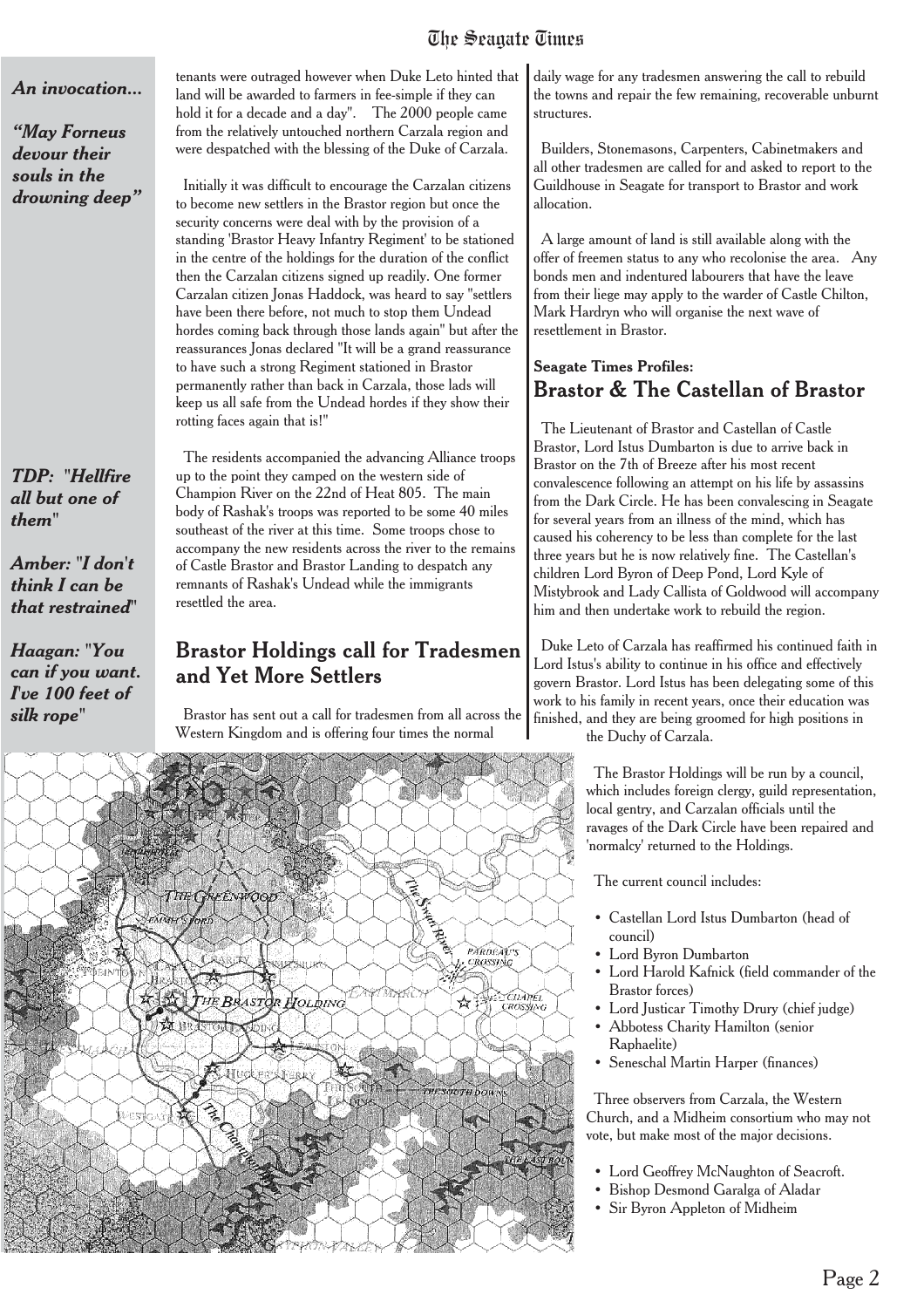# **News in Brief**

#### Michalines Let Revenant Kill Dozens of Women and Children

Several villages about ten miles north of Seagate were attacked by groups of forty foot undead dire oaks led by a revenant mage early this season. A guild party tracked the revenant down during the day following the wide path of broken trees and spoke to it, using mindspeech, and discovered she was a noble Cazalan and had been wronged by a binder/graverobber who had taken some of her jewellery.

The party tracked the graverobber down, slaughtered his minions and tied him up, presented him and the stolen jewellery to the revenant who was then laid to rest after taking her vengeance.

The local Michaline and Gabrielite church knights had been entrusted with tracking down the culprit for the attacks. Appallingly they had decided for reasons of their own to blame the attacks on the work of 'witches' despite the very obvious tracks and eye witness accounts to the contrary, allowing the assaults to continue for several weeks. Due to the continued assaults both by the church knights on elderly widows and unmarried women and the revenant seeking its stolen jewellery, dozens of people including women and children were unnecesserarily slain and four villages depopulated as the populace fled.

Diplomatically the party informed the ethically challenged knights that the problem had been solved and they could stop their violence and abuse of women. However the villages have been left in a sorry state with buildings demolished, crops flattened and many villagers having fled or been killed.



#### Party Pummels Seir

The Seagate Times is informed that it all began when Human, having realised that his pet imp was becoming a serious danger to the party, told it to "Go home". The imp took this somewhat differently to what Human intended, and went not to Human's home, but back to its master Seir.

Seir decided to investigate, and manifested himself unannounced on the Plane of Gaea, much to the detriment of the local foliage. Thinking it was one of the vile creatures they were hunting down, the party attacked, and between the radiant dragonflames of the party fire mage, the demon-slaying sword of the illusionist, and the sharp claws of Gaea's servants who accompanied the party, Seir was soon sent packing.

Seir is reported as being "not happy". Suffice it to say that the Guild is no longer in good odour with the Prince of Thieves.

#### **Western Church Appoints New Military Leader**

At the summer Conclave, held from the 11th to the 18th of Heat, the Bishops of the Western Church confirmed Archbishop Mordeaux's choice of commander for the Church's forces against the Dark Circle. Sources in the Church have indicated that the Archbishop's candidate was not without controversy, and that the final vote for his appointment passed narrowly, with weak support outside of the Michaeline and Gabrielite orders.

Sir Gaius de Malvallet, Chaper Master of the "Knights of the Wrath of Michael" has been appointed Knight-Marshall of the Orders of Light and charged with the destruction of the Dark Circle, its creator, and any that would aid and abet her. The Archbishop, in his office as head of the Michaeline Order has additionally confered on Master Gaius the rank of Lord Lieutenant of the Michaeline Order, and the title "Sword of Michael". Masters of all Michaeline chapters involved in the war have been "requested and required" to support the Lord Lieutenant, and the masters of chapters in the other orders have been requested "by the bonds of friendship between the Orders of Light, to assist Master Gaius to the limits of your conscience".

Master Gaius, 72, brings over fifty years of military experience to his new role, but it is his past methods, rather than his experience that have raised concerns. Known to be an advocate of direct military action, and deeply suspicious of mages, critics of Master Gaius point, in particular, to an incident over forty years ago, when in 764 as a Knight-Commander in

pursuit of suspected Aim cultists in the Aquilan town of Meiseldorf, he ordered the artisan's quarter set alight, and had those who escaped the flames put to the sword in the belief that they must have been protected from the fire by demonic powers.

**Supporters** claim that his past actions were fully justified. and that years of experience have further tempered his approach. It will be interesting

to see whether the years have mellowed Master Gaius, or if his personal motto of "Igni ferroque" (By fire and iron) still characterises his approach to warfare.

*Amelia: "You have converted me to this course of action."*

*Motley: "Oh, don't use that word around Christopher."*

*Motley: "I begin to see where the clowns-on-aunicycle-acrossa-swamp plan came from"*



*Sir Gaius de Malvallet*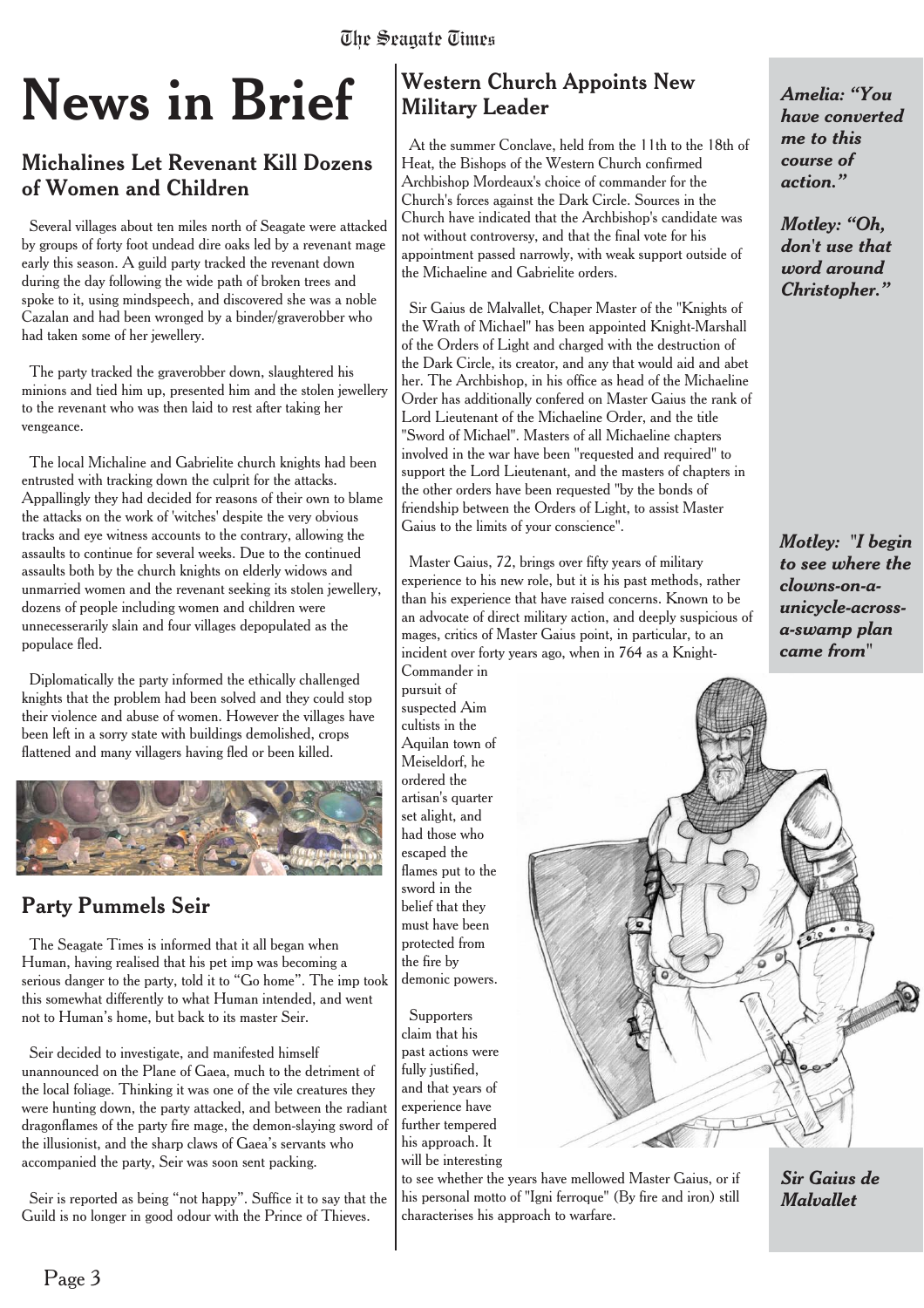#### *Cyan: "What is your worst-case scenario?"*

*Michael: "Longer sentences."*



*Silverfoam:*

*"It's a lady's prerogative to wreak bloody revenge from beyond the grave."*

*After 19 pts endurance damage & a broken collarbone, Dirk: "No I'm not stunned, I'm MAD!"*

#### Trouble at Slippery Rock

At dawn on the 4th of Breeze, and acting upon orders issued by Master Gaius, a group of Michaeline Knights under Knight-Commander Roger Dumont entered Slippery Rock with orders to capture and turn over to the Inquisition all members of the Coven of Witches who reside there. It is understood that Master Gaius believes the Coven to be in league with the forces of the Dark Circle.

The day after the Michaelines' actions, Duke Leto lodged a protest with the Church, stating in strong terms that the Coven was a valuable military resource, and that its members were Carzalan citizens and under his protection. The Coven has been assisting in war efforts for several years by blessing crops and livestock throughout Carzala to relieve the additional pressures caused by the refugee population, as well as providing reconnaissance and other duties.

Accounts of the confrontation are fragmentary, but it is known that no members of the Coven were detained and that no Knights were killed, but that several may not be resuming normal duties for some time. An anonymous source has informed the Times that Commander Dumont's only comment on the incident was "Ribbit".

#### Tensions Mount in Aquila and Aladar

As Aquila mourns the loss of young knights killed in action against the minions of Rashak, Aladar is being accused of hindering the mustering of fresh forces that could avenge those deaths. The steadying influence of the Duke of Aquila, Regent to the 11 year old King Ulric, is all that is stopping open conflict being unleashed and civil war within the duchy of Aquila.

The Duke of Aladar stands accused of fomenting revolt and unease between his former barons and their rightful counts of Aquila. The Duke, and his former barons all dismiss these charges as attempts to gain lands through false accusations of treason.

The root of this particular trouble stems from the conclusion of the recent War over Aladar's refusal to recognize King Ulric. The Peace Treaty transferred much of northern Aladar to Aquila, with half the affected baronies to be held by Aladarians and half by Aquilans. To soften the exchange, a similar number of Aladarians were enobled for baronies within Aquila-proper. And here lies the rub, for none of the newcomers are welcome, neither the Aquilans in former-Aladar, nor the Aladarians in Aquilaproper. So they are distrusted and alienated by both the other barons and by the knights that should look to, and support them.

The Aquilan nobles are used to a high degree of leeway in many things, and given only broad direction in how to implement the Duke's orders. They were however limited to defence of their holdings and low-justice. Few ever held offices such as enforcement of weights and measures, highjustice or administration of ducal duties. Aquilan knights

did as their barons told them, and non-noble gentry had close to no rights.

Aladarian barons on the other hand, expected to be consulted by their count and duke on issues affecting them and theirs, and likewise consulted their knights, chief tenants, gentry and town aldermen. Executive orders were however, detailed and exacting, so that implementation is uniform across the county or duchy.

Some Aladarian barons and knights like the enhanced degree of autonomy given under Aquilan custom but despair over the lack of consultation. Some Aquilan barons enjoy having their opinions sought by the Counts, but cannot handle being told how to do their job. So most knights and nobles like parts of the arrangements, but few accept all of them. And those that do accept, and fit in with their new tenants, are described as having "Gone native" and are distrusted by all sides. Is it any wonder that suspicion of intrigue and sedition abounds?

The continuing disappearances of nobles and their families are not helping. Retinues are being formed for protection, no one goes anywhere alone and fort-guards are being increased - reducing the pool available for foreign adventures. Each disappearance causes a flood of accusations and counter accusations of opportunism.

The tensions between nobles and between nobles and their tenants, is having a direct impact on the mustering coherent units. Knights don't want to fight for people they don't trust, and barons refuse to fight besides barons they don't know. The Counts are loathe to create large units of one style fearing it may add to the factionalism, and may even be disastrous in battle.

Aladar and Aquila are forming companies. Aladar has however gone one further and has issued an open invitation to all those of good standing and discipline. Although probably meant to recruit men-at-arms from amongst the gentry, Aquilans believe many [formerly Aladarian] knights and barons will answer. Foul rumour suggests the resultant army may then strike north once the Aquilans have left to fight Rashak.

#### Barbarian Hordes Turn on Rashak!

This exciting news was received via the winds a week after the Summer Solstice.

"Six tribes have new chiefs. All eight tribes sworn against Rashak and departing Dark Circle to the East. Will stay with tribes until spring to co-ordinate the defence of the tribes and set plans to reclaim the Sea of Grass. This is Mebh, Chief of the Travellers. And tell the... "

General Kafnic of the Brastor regiment confirmed that he had sent seven warriors to challenge for leadership of the eight Tribes at their annual gathering on the Summer Solstice. Given Mebh's message, the General expressed pleasure at the success of his plan but tinged with some regret for the loss of the seventh warrior. "They didn't have much backup and no healers of great reknown, it is likely that the warrior who failed in his challenge is dead. Mebh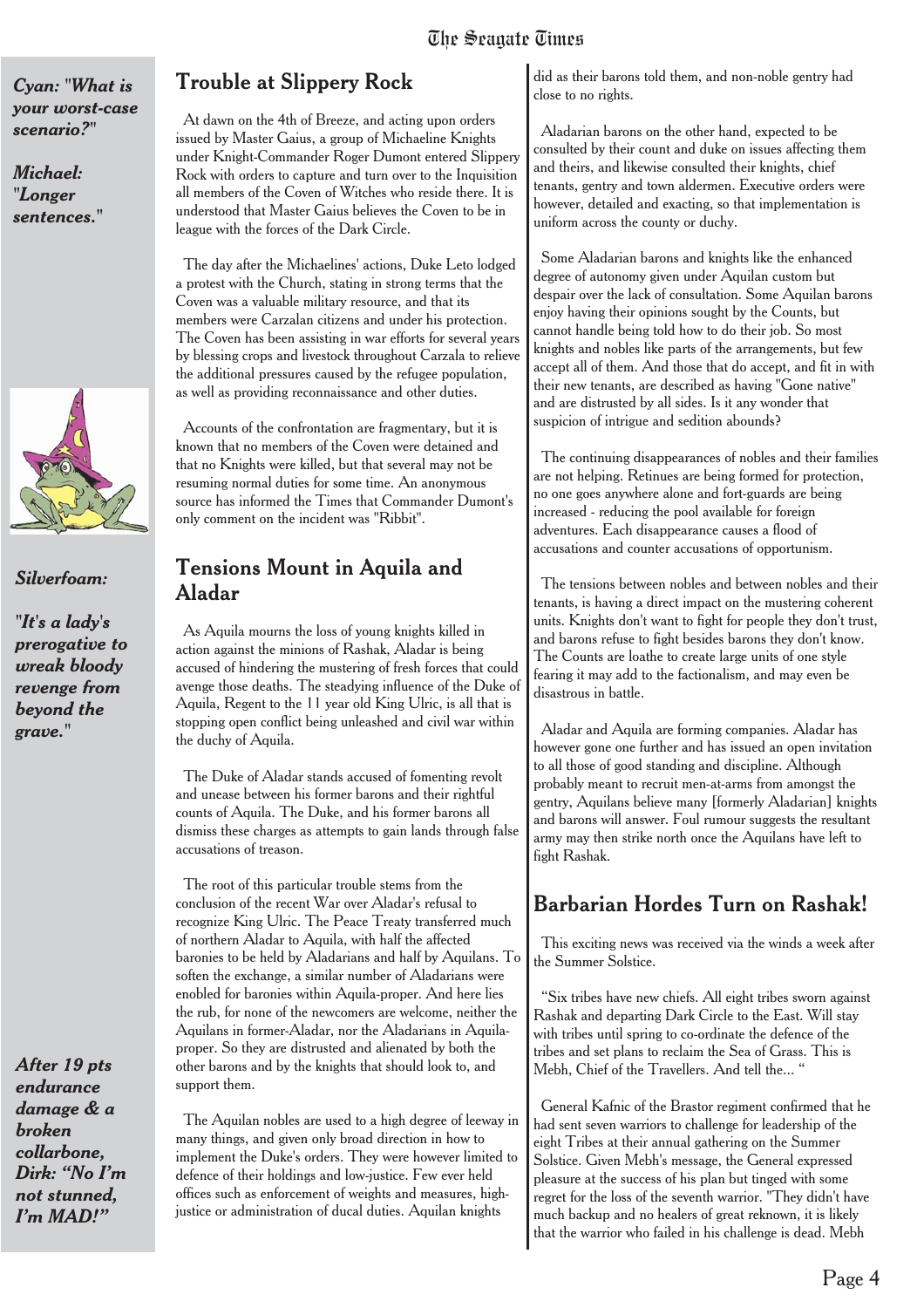succeeded, so it must be one of the others: Razor, Kern, Eric, Aryan, Gok, or Grendel. My commiserations to your guild for the loss of one of their warriors. Once we know who it is they will be honoured along with the many others we have lost in this fight."

#### Destiny to Join the Fight!

While this has not been confirmed through official channels, reliable sources report that Destiny is mustering troops to join the fight against the Dark Circle. Volunteers are being called for throughout Destiny and its allies. Rumour has it that the force will be led by a noble from an allied nation who already has experience fighting in the Dark Circle.

We caught up with one Destinian before he boarded his ship -"The local troops have been fighting very hard and have made some progress, but enough is enough. It's time we sent in the some real fighters to finish the job!"

A local knight and veteran of many battles against the dark forces was not so impressed. "It's about time the pansies stopped talking and started fighting! I'll believe it when I see it."

Hopes that the Destinians would be here for the Autumn campaign seem to be in vain. Destinian officials refuse to make a statement but they firmly deny that delays are caused by disagreements over the name of the troop and the design of their uniform.

#### Hobbit Town Taxes Thin People - By the Pound!

The hobbit town of Durbuy has hit thin citizens with a special new tax, charging them roughly 25 silvers a year for every pound they're underweight! Thinner residents are outraged, calling the tax mean-spirited and wrong. "This is out-and-out discrimination," blasts trim librarian Elsie Millifoot, who tips the scales at fifty pounds. "Why should I have to pay higher taxes just because I'm a little on the small-boned side?"

But the chief sponsor of the ordinance, City Councilman Jozef Brindle, believes the law is not only fair but necessary to protect the health of all citizens. "People in this fine city are eating way too little and the effect on their health has been devastating," explains Brindle, a portly 82-pound eating buff. "Hobbits are suppose to be round, its the way of things. We're a progressive city. Instead of just sitting idly by, watching our citizens digging their own graves, we're tackling the problem head on." The bizarre law calls for a quarterly weigh-in for all towns folk over age 14, those who come in at or above their ideal weight will get off free. Those who twice exceed the acceptable weight are required to pay the tax.

"Is it too much to ask people to have their weight checked every three months?" demands Brindle. Slim Mrs. Millifoot thinks so, she and dozens of her stick thin pals have been picketing city hall every day since the law was passed just over a month ago. "To have to stand on a scale like as all your neighbors gawk is utterly humiliating," she protests. "And they're even talking about bringing in a special fine scales used for pixies to weigh very small people like me."

The tax will put an undue financial strain on thin families who already have a huge food budget, argues the mother of five kids, all also obese. "We'll be less and less able to provide for our families." Rotund Council-man Brindle, however, calls the added tax burden a blessing. "Less money for fancy foreign foods, and more money for cream buns that means better health," he points out. The once-quiet bakers of Durbuy are now congested with waddlers, desperately trying to build themselves up to their target weight. "I hate cream," one muscle bound 47-year-old citizen gripes, "but I hate paying taxes even more."

#### **Orcs' Stinky Feet Cause Brain Damage!**

That's the word from researchers here - and at Alfheim famed Health Clinic - who proved in concurrent studies that orc foot odor is not just repulsive, it's dangerous.

"Inhaling the unique vapors of an orcs sweaty feet damages brain cells with every breath," said Dr. Randirardhon, lead healer at the Elven Health Institute of Alfheim.

Test scores of our subjects dropped dramatically as exposure to stinky feet increased, the more aromatic the feet, the more devastating the effects. "After inhaling a particularly pungent sample, one young elf had difficulty recalling his name," Dr. Randirardhon reported.

While awareness is half the battle, families can ward off diminished brainpower by following these specific suggestions:

- Orcs should be regularly sprayed down. Regular scouring of your Orc will help remove the pungent odor.
- Orcs feet should be removed. With the source of these foul toxins removed, they will not present a danger to people.
- The last, and most obvious method, is to ensure that all orcs are removed and banned from to a distance of at least a hundred miles from Alfheim.

# **The Adventurer's Guide**

#### **Tips for success**

If your Necromancer gets broken, persuade her to make herself semi-dead and pack her in your portable hole.

Or alternatively make use of one of those magical mouseskins - you do have some, don't you?

Never willingly get too far ahead of the party - you may well run into more trouble than you bargained for.

Always ransack the right Pyramid, not the left one.

Never EVER underestimate the stupidity of your fellow Guild Members.

#### *Christopher:*

*"We can each carry one 'comfort item'."*

*Isil Eth:*

*"Put me down Motley."*

*Michael: "I bet Dirk will let us know about two life threatening things before today is through."*

*Wordsmith: "Should I wait for Aloysius Deurio to pick up her handkerchief... or anything else*

*Skye: "Don't bring a loaded airmage into a cave unless you're prepared to use her."*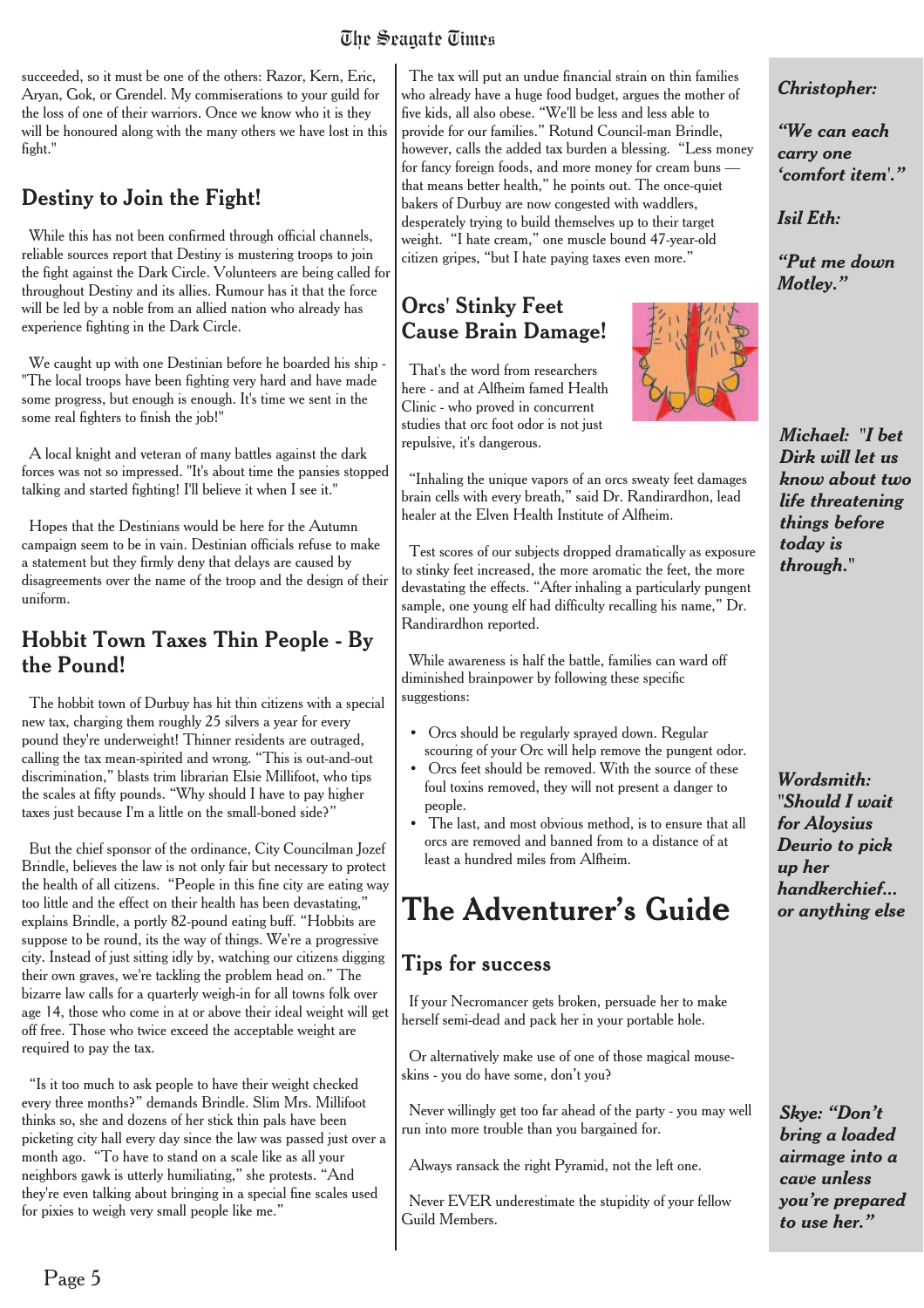*Name withheld: "I can tune it out. I've been married several times, you know."*

*Air Elemental*

*Earth Elemental*

## **Starflower's Bestiary**

#### The Elements of Elementals

It is inevitable that sooner or later an adventurer will face that most fundamental of adversaries - the Elemental. These creatures are manifestations of the elements, summoned from the elemental planes, at the bidding of their summoners. Each reflects the nature of their native element, be that Air, Earth, Fire, Water, or Ice. Occasionally Guild parties have encountered other species of elemental... Elementals of Light or Darkness, or Elementals combining the properties of two elements such as Lightning, Magma, Dust or Salt.

Air elemnetals are living whirlwinds, with vaguely humanoid features. They attack with the winds and the power of their mighty fists. Earth elementals have the appearance of the earth, of rock, of dirt or of clay. They can travel through the earth, and hide almost indetectably in its surface. Then they attack, bursting out of the earth and thumping their enemies. Fire elementals are towering figures of living flame, which can summon walls of fire and smoke, and can immolate their enemies. Ice elementals can generate walls of ice, fire ice bolts or slash with their icy fingers. Water elementals are like waterspouts, able to hide invisibly in any body of water, and create waves and even maelstroms, as well as pummelling their opponents with powerful fists of water.

The reason they are so unavoidable is simple; if the opposition can summon them, they will; and so will your fellow party members. The ones summoned by the party are usually an asset, especially earth elementals with their tunnelling ability. That is, until said elemental turns on the party. Which they do, all too often.

Elementals have varying properties according to their native element, but they all have one major use from the point of view of the party military scientist, that of

expendable armour in front of the front row fighters, wearing

down the enemy at the same time as they are worn down. However, it is then vital to keep their summoner out of melee, because if the summoner is stunned the elemental goes rogue, and becomes more of a danger than it ever was an asset. This is less of a problem if you have a Namer along, because Namers have the ability to banish other peoples' elementals.

This is, of course, the key to dealing with elementals. If you

know in advance you will be dealing with elementals (or indeed any kind summoned creatures) then taking a Namer who can banish is a very good plan. Otherwise, the usual tactic is to blast them with magics of the opposite element because they are most vulnerable to those. I have seen demonstrated the unusual tactic of using a transformation spell on elementals, reducing them to giant frogs and the like, depriving them of their unique abilities, and allowing them to be taken down with ease.



foolishness. So, if you happen to be adventuring with a mage who summons elementals keep your hand on your magical weaponry, and your spells ready. And if you are up against elementals, look for the summoner. If you can

the mage who summoned the elemental with a well-placed arrow or a lightning bolt, or score a knockout with a mental attack or sleep spell, then your problem will become their problem... End of story.

> *Water Elemental*



*Fire Elemental*



*Ice Elemental*

manage to stun

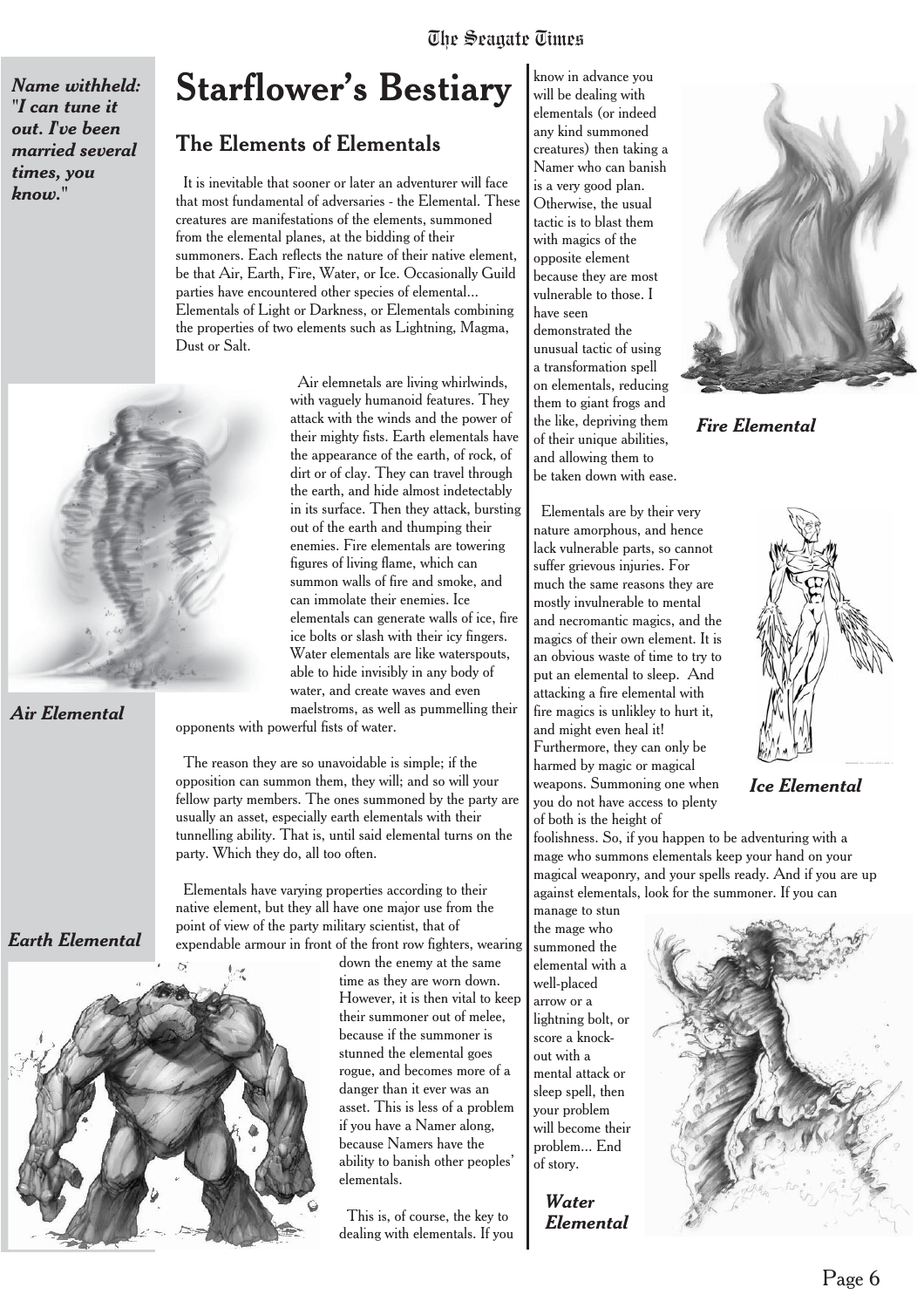# **The Puzzle Column**

#### On the Shelf

On a shelf behind the desk in Herkum's office sits a small selection of books of interest to adventurers. Can you deduce which book sits in which position on the shelf, what it looks like, and how many pages it has?



- "Those Naughty Necromancers and other Nuisances" has 865 pages. The other books have 663 pages, 764pages, and 966 pages.
- "King Ulric's Mines" has 101 pages less than the volume bound in blue krakenskin.
- Book A is bound in green dragonhide.
- Book B is called "Dungeons for Dummies".
- "Great Explorations", which has silvery metal covers, is shelved next to the volume with most pages.
- One volume is bound in red leather.

#### The Farmer and his Servant



A farmer and his hired help were carrying grain to the barn. The farmer carried one sack of grain and the hired help carried two sacks. Who carried the heavier load and why?

#### The Race

If you were running a race, and you passed the person in 2nd place, what place would you be in now?

#### Answers to Last Issue's Puzzles:

Behind the Dungeon Doors:

- Door 1 Rob the Orc; beryl bracelet; gargoyle
- Door 2 Jon the Joker; ruby ring; bugbear
- Door 3 Henry the Hill Giant; jade pendant; salamander
- Door 4 Will the Wiccan; amythest amulet; elemental
- Door 5 Ruthless Richard; sapphire; minotaur
- Door 6 Edmuch the Enchanter; pearl necklace; ankheg

Riddles: First: Snail Second: The letter 'V" Third: A ship

## Get the Power of Fire and Light!

Fire College Invested Items: Dragonflames Rk 10 Weapon of Flames Rk 10 Also Rank 8 Weaponry.

Quickness now available at Rank 6.

Prices negotiable. Contact Flamis at the Guild.

#### Prediction for the Year

As an assistance to our guild members, and perhaps some small contribution to the war efforts, the Guild Astrology department offers this general prediction for the next few months. Unveiling the future is at best an imprecise art, but the current prediction does appear cautiously positive, and although we may not all share the optimistic "predictions" of hostilities being over by Michaelmas, it does appear that the feast may be a date to note.

- Hildegard of Whitehill, Asst. Guild Astrologer.

"Masada's hand athwart is turned, At feast of sword and host, Atop the barren evrie. Death is the loyal toast. An eagle black, an eagle red, Blood's bond saves life for life, Defeated march triumphantly, And end the world of strife."

This reading is offered to all Guild members free of charge and without warranty or guarantee; use at your own risk. A full set of caveats and exclusions of responsibility may be viewed on request at the Astrology department.

#### What's Hot

Fire elementals

Flying ships

Virgin

Ancient Elven Inquisitors

Being recognised as a

Gaea Monkeys Illusionists Dark fire elementals Seir Fake monkey imps Necromancers Dooms

What's Not

Flying assassins

Being a Virgin, but only by a technicality.

Getting Kidnapped into Other People's Bodies



*Sir Kit (as party is discussing world-destroying item & topsecret plan):*

*"I can contribute an orange"*

*Silverfoam to slavers (as party avoids the ambush at high speed, on bound water):*

*" 'Scuse me! Passing through!"*

*Bainbridge: "Gold is not important. It's only gold."*

*Neroli: "Are you sure you're a dwarf?"*